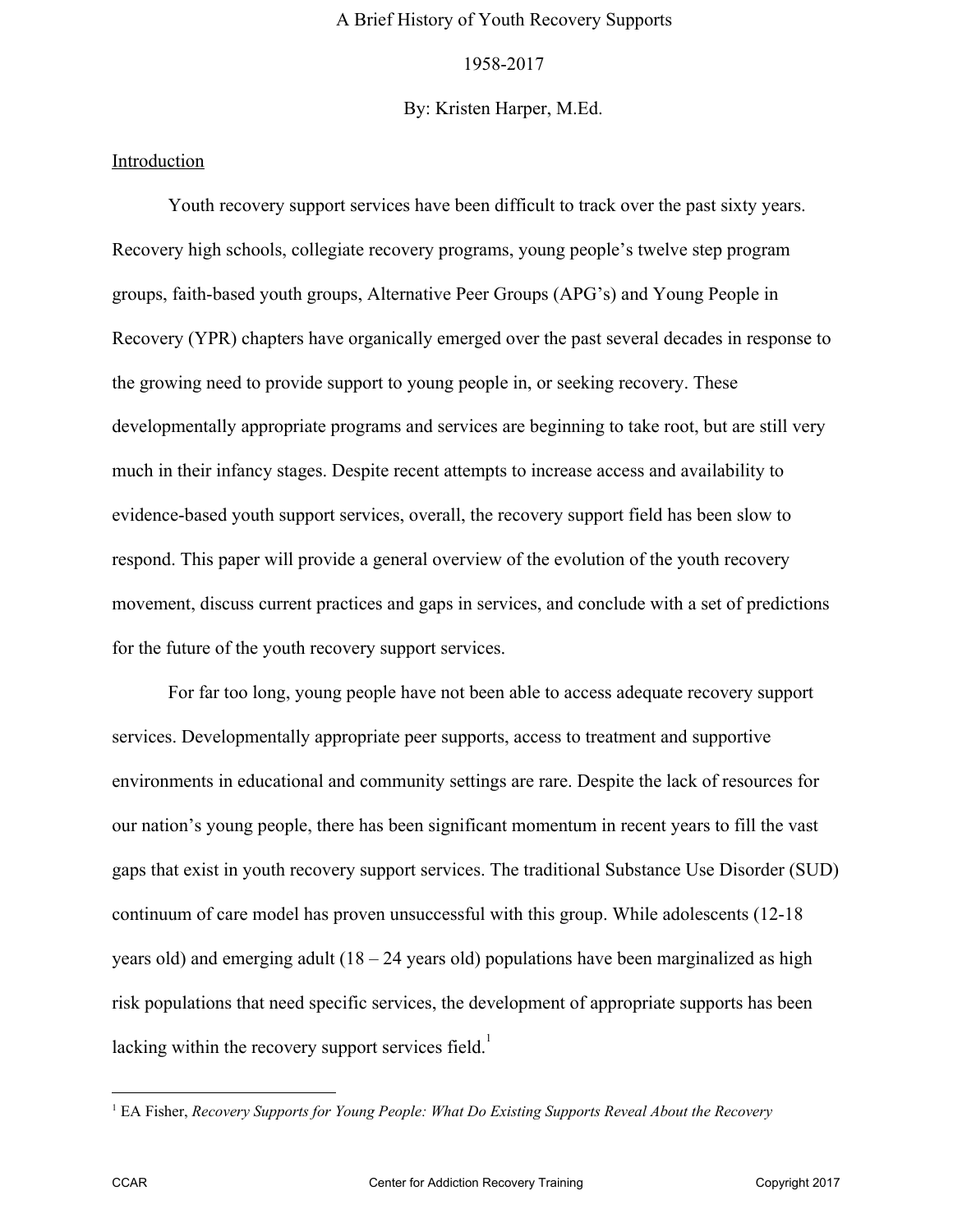# The Early Days

The components of a comprehensive continuum of care system (prevention, intervention, treatment, and recovery support services) were originally created to support the needs of adults, rather than the developmental needs of a younger population. As a direct consequence, adolescent treatment professionals, families, and peers have become accustomed to high rates of recurrence within client populations. It was not until the late 1950's that peer supports began to take shape and have since evolved over the past fifty years, however unfortunately at a slow rate.

One of the earliest examples of a youth-focused initiative is a faith-based program called Teen Challenge. In 1958, David Wilkerson read an article in *Life* magazine about a gang of teenage boys who had committed a murder while under the influence of drugs.<sup>2</sup> Wilkerson crafted the core beliefs of the Teen Challenge program to be Christian in nature and practice. While the current Teen Challenge national network serves adolescents between 12 and 17 years of age, most of the facilities require the client to detox prior to entering the 12-18 month long residential programs. The faith-based program teaches behavioral modification through a Christian belief system and includes adult, woman and children, as well as family programming at some of their locations, but Teen Challenge offers more than treatment and recovery support.

Additionally, Teen Challenge sends teams of speakers into middle and high schools to share personal recovery stories as a way to support the prevention of substance use in youth through their Stay Sharp program.<sup>3</sup> While these transformative testimonies are profound to

*environment?* (Peabody Journal of Education, 2014), 258-270.

<sup>2</sup> Teen Challenge International. Teen Challenge of Southern California, 2016, www.teenchallenge.org. (accessed February 3, 2017).

<sup>&</sup>lt;sup>3</sup> Teen Challenge International, [www.teenchallenge.org](http://www.teenchallenge.org/) (accessed June 25th, 2017).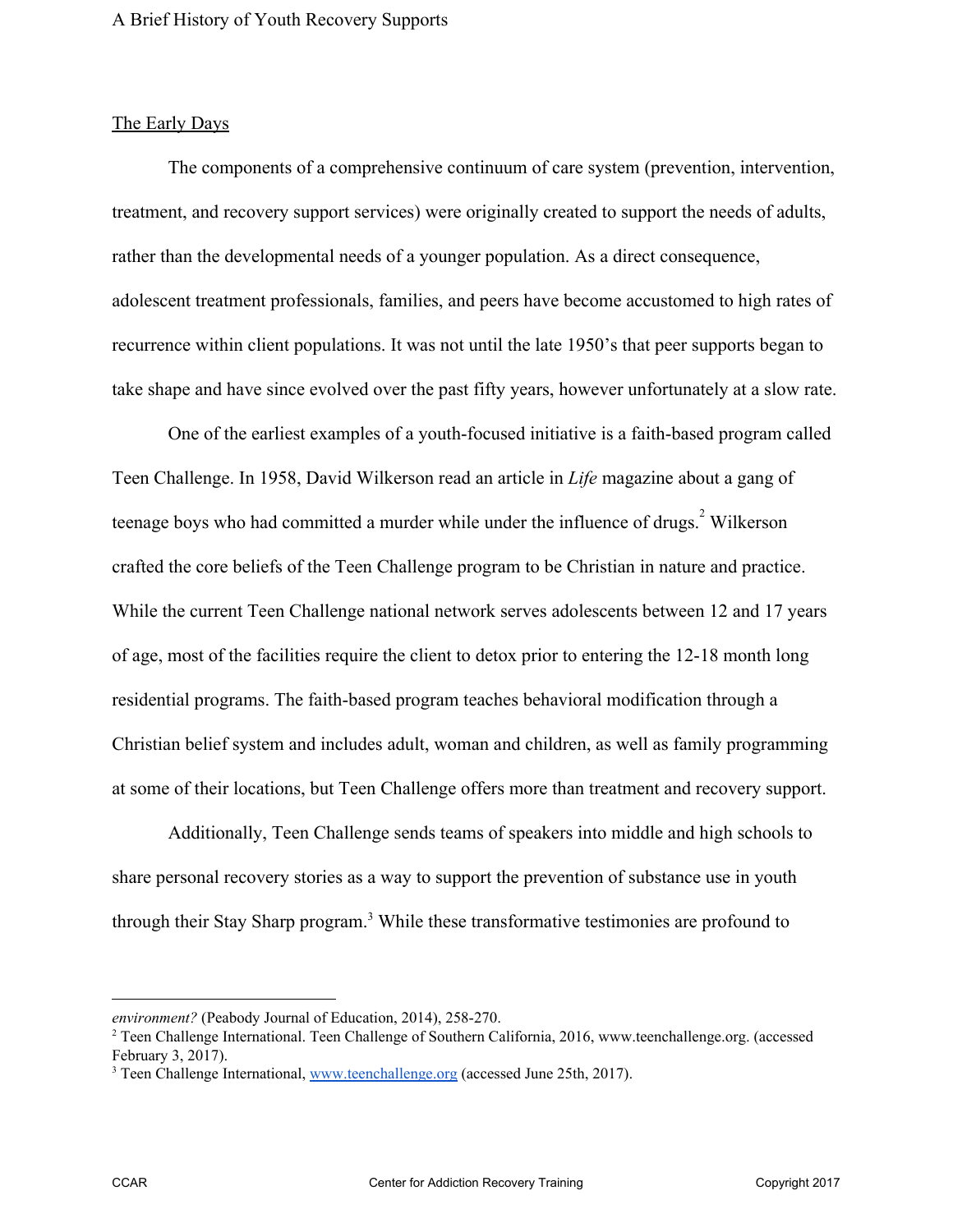### A Brief History of Youth Recovery Supports

anyone who listens, there is a gap in follow up with the students in the audience. One potential solution would be to create a curriculum for post assembly for teachers to use in classrooms for additional prevention efforts. One thing is for sure though, these teams of Teen Challenge participants who share their stories is an early model of those with lived experience stepping into the light to share their stories as a prevention and education tool.

In the early 1960's, another of the pioneer youth recovery support peer groups emerged out of the first mutual aid network in the country, Alcoholics Anonymous (AA). By way of background, Bill Wilson and Dr. Bob Smith were two alcoholics who discovered the effectiveness of banding together for mutual aid through a 12-step fellowship, and founded AA in 1935. Twenty-five years later, the first International Conference by Young People in Alcoholics Anonymous (ICYPAA) was hosted in Niagara Falls, New York. "ICYPAA was founded for the purpose of providing a setting for an annual celebration of sobriety among young people in AA.<sup>"4</sup> Since ICYPAA was inspired by AA, follows the same principles and traditions of AA, it is considered a recovery conference and not an advocacy group. Young people can find mutual support, social events, and service opportunities through the ICYPAA network.

One way ICYPAA has brought millions of young people together since 1958, is by hosting an annual conference in different cities throughout world. As a result of these large, international gatherings, individual states and other countries began hosting their own annual conferences. These recovery celebrations are considered to one of the most powerful tools a young person can become involved in to support their individual recoveries and re-learn how to

<sup>4</sup> ICYPAA. The International Conference of Young People in Alcoholics Anonymous, 2017, www.icypaa.org. (accessed January 15, 2017).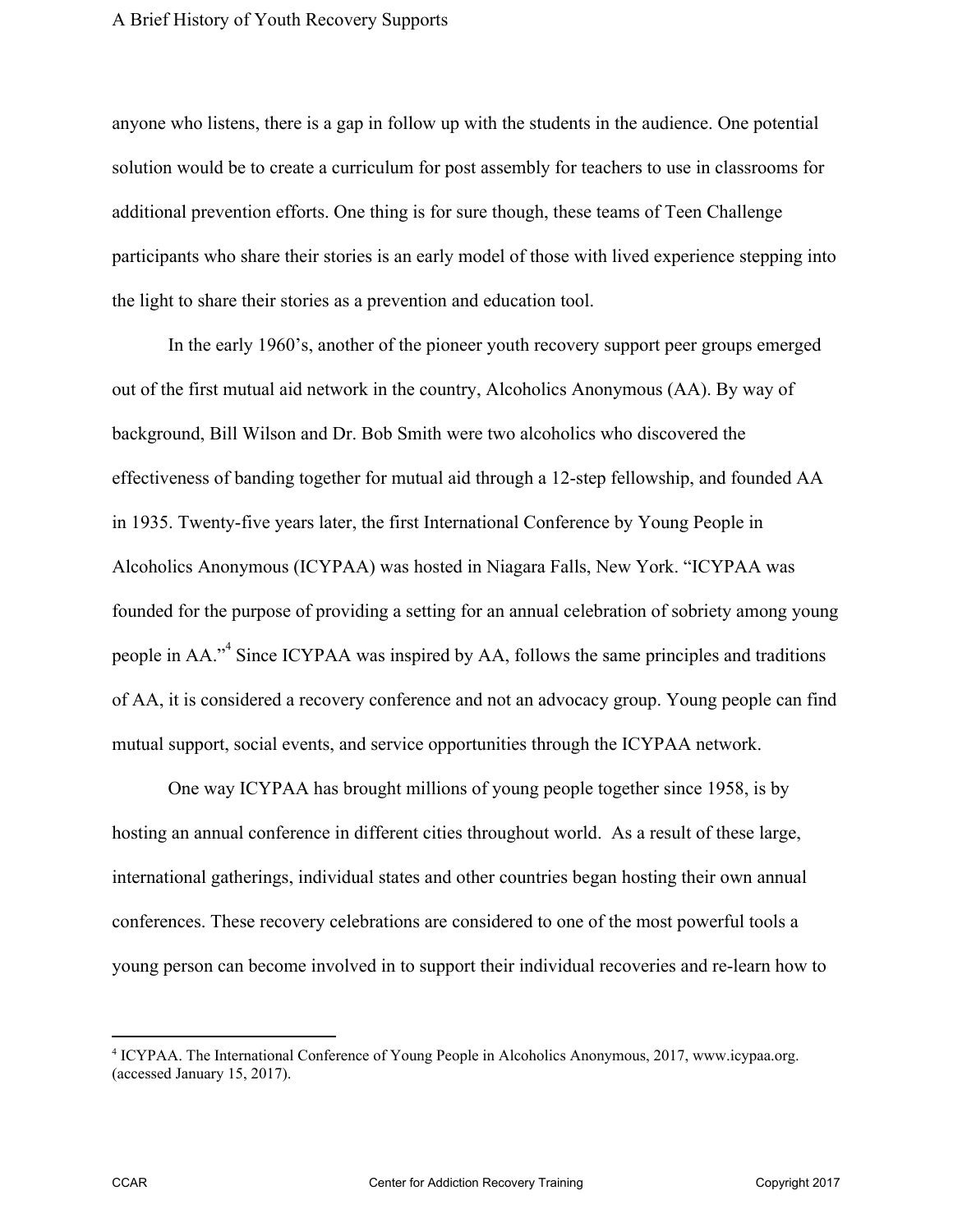socialize without the use of drugs and alcohol. Additionally, there is strong scientific evidence to suggest self-help group involvement is beneficial to those seeking recovery support from peers, but more youth-specific research needs to be done.<sup>5</sup>

### Innovative Adoptions

In the late 1960's, the recovery community in Houston, Texas identified a need for a young person's recovery meeting that incorporated the concepts of the 12-step program into a more structured setting which would be developmentally appropriate for adolescents. Father Charles Wyatt-Brown, the rector of Palmer Memorial Episcopal Church, founded Alternative Peer Groups (APGs) in 1971. Father Charles, as his parishioners came to know him, saw the benefits of youth recovery support services that were peer driven while supervised by adults (usually younger adults adolescents can identify with). Interestingly, as the teens began to meet weekly for support groups, their parents also began to see the benefits of supporting each other. As a result, APG's incorporated a family component, which further supports the concept that when an adolescent's whole family is supported the child has a better chance at a full recovery.<sup>6</sup>

As APG's began to spread throughout the local Houston, Texas community, and eventually to other states, recovery supports at the collegiate level began to emerge just as organically. In 1977, Brown University appointed Bruce Donovan as the university's newest Associate Dean with Special Responsibilities in the Area of Chemical Dependency.<sup>7</sup> In addition to providing counseling, Donovan made sure that Brown students had access to 12-step meetings

<sup>5</sup> J. F. Kelley, "Mutual-help for substance-use disorders: history, effectiveness, knowledge gaps, and research opportunities," Clinical Psychology Review, 23(5) (2003): 639-663.

<sup>6</sup> A.J. Finch & H.L Karakos, "Substance Abuse Recovery and Schooling: The Role of Recovery High Schools and Collegiate Recovery Communities," Peabody Journal of Education 89(2) (2014): 159-164. 7 Ibid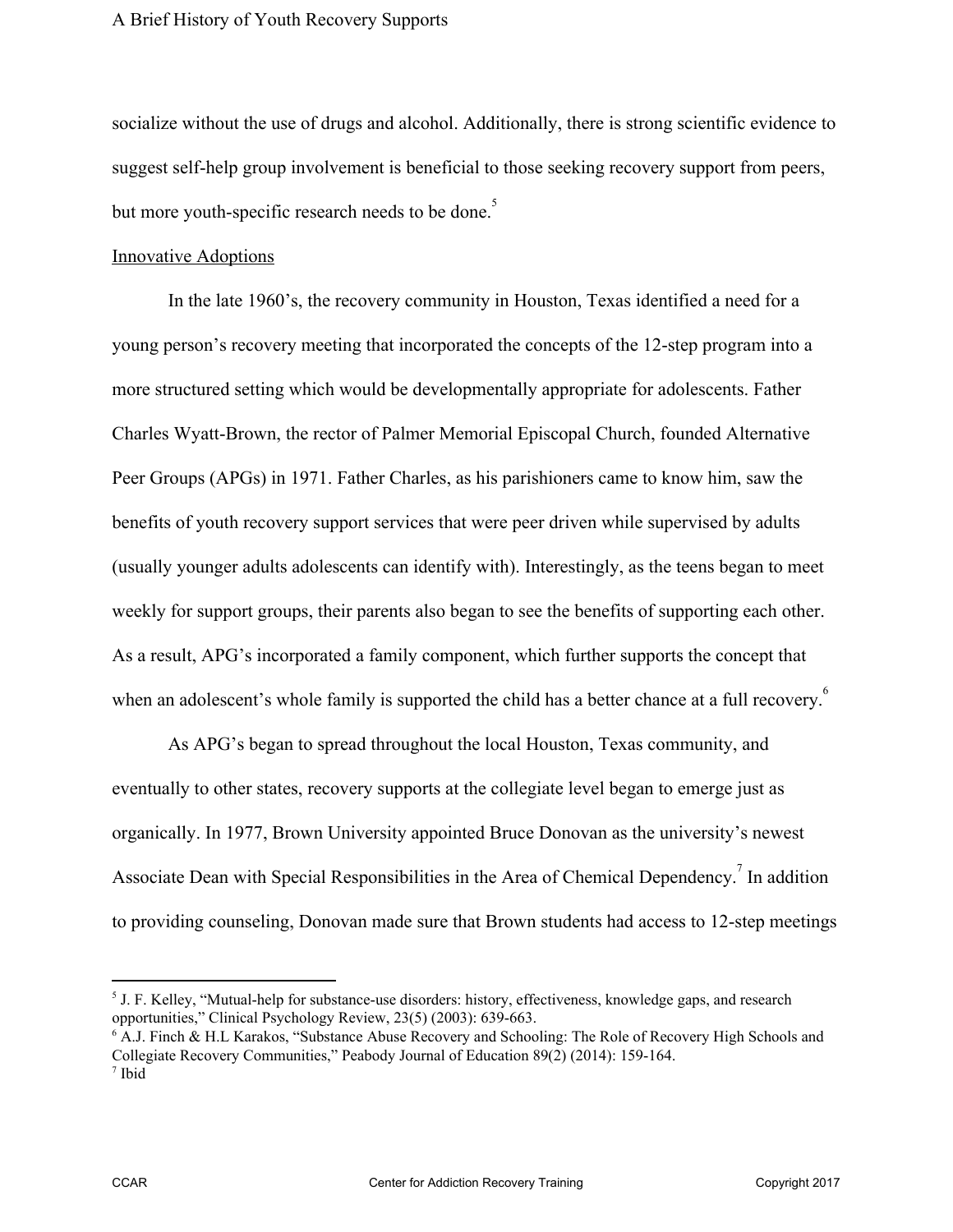on or near campus and created a discussion meeting on campus for students in recovery. The group, known as the "Early Sobriety Group," met once each week and would ultimately become known as the first collegiate recovery community in the United States.

Not surprisingly, the need to provide recovery support to students at the collegiate level continued to grow at universities and colleges throughout the nation. Rutgers University (1983), Texas Tech University (1986) and Augsburg College (1997) each instituted collegiate recovery communities after identifying the need by students who were trying to sustain recovery while enrolled.<sup>8</sup> Texas Tech University's Center for the Study of Addiction and Recovery was awarded a replication grant by SAMHSA and the Department of Education in 2006, which infused interest in the concept of collegiate recovery nationally.

Over the next 10 years, collegiate recovery communities and more formalized collegiate recovery programs would grow from just three in 1998 to more than 100 programs in 2016, according to the Association of Recovery in Higher Education (ARHE).<sup>9</sup> Much of the rapid growth of these programs can be contributed to five key factors: 1. The replication curriculum Texas Tech University's CSAR published in 2006, 2. Stacie Mathewson and Transforming Youth Recovery's  $$10,000$  grants to new collegiate recovery programs<sup>10</sup>, 3. An environmental focus by higher education officials who saw the need for innovation on their campus as it related to substance use, 4. Advocacy efforts by students, parents, university faculty/staff and the local communities, 5. The creation of ARHE, a higher education association devoted to the

<sup>8</sup> Finch & Karakos

<sup>&</sup>lt;sup>9</sup> Association of Recovery in Higher Education, www.collegiaterecovery.org (accessed January  $5<sup>th</sup>$ , 2017).

<sup>&</sup>lt;sup>10</sup> Transforming Youth Recovery, <http://www.transformingyouthrecovery.org/> (accessed June 25th, 2017).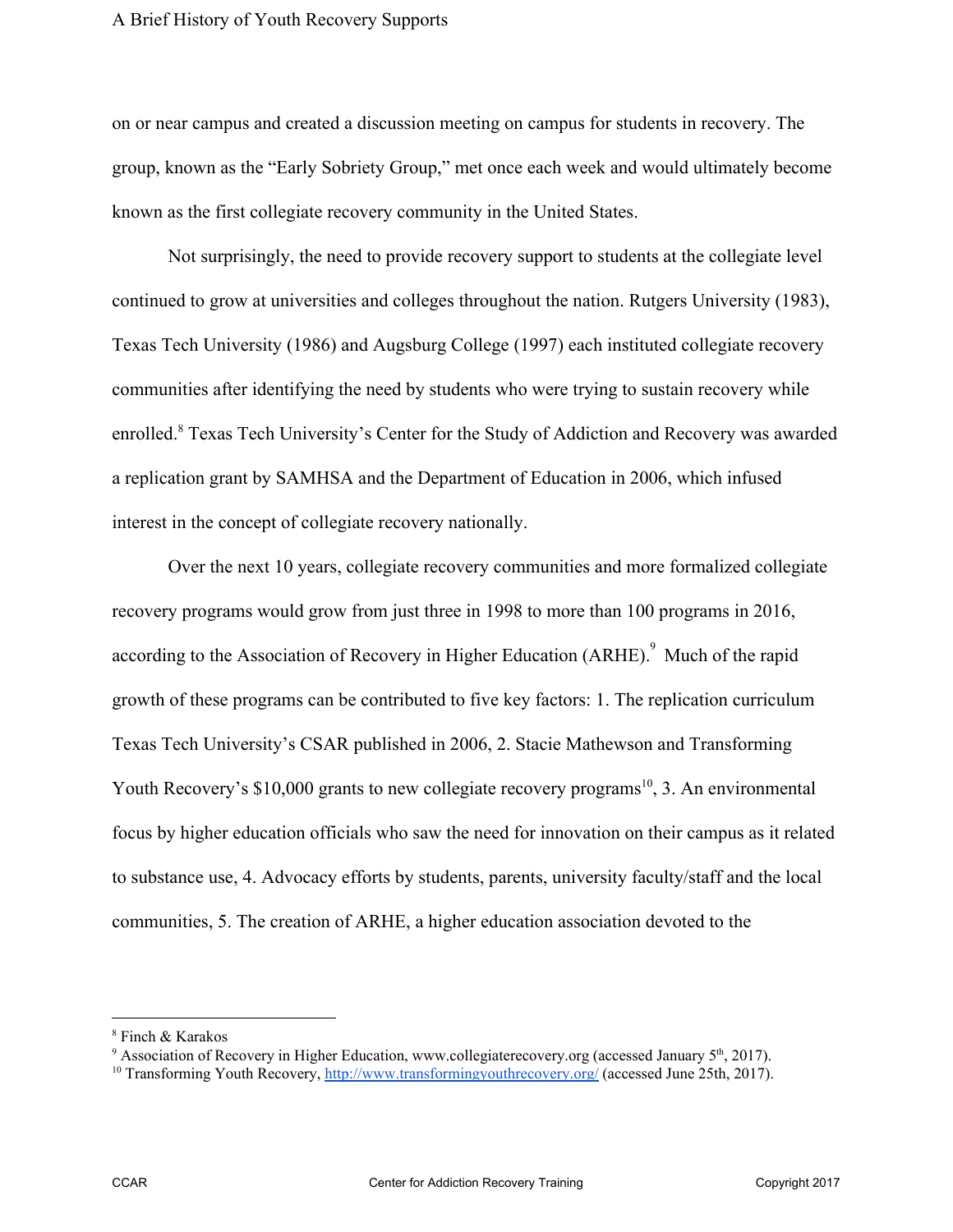establishment and sustainability of collegiate recovery efforts.<sup>11</sup>

Interestingly, while collegiate recovery communities were beginning to emerge in the late 1970's and early 1980's, secondary education recovery support services, which were completely unrelated to the higher education movement, were also beginning to take shape<sup>12</sup>. In 1979, the first recorded recovery high school in the country, the Phoenix School in Silver Spring, MD opened its doors to students who had a history of substance use disorder and were seeking post-treatment supports.<sup>13</sup> Maryland eventually opened a second Phoenix School in 1982. In the late 1980's and early 1990's Minnesota, New Mexico and the State of Washington followed suit by opening recovery high schools in their states. By the time the inaugural meeting of the Association of Recovery Schools (ARS) took place in 2002, there were a handful of collegiate recovery communities and recovery high schools. In 2012, ARS birthed the Association of Recovery in Higher Education (ARHE) as a result of the rapid growth of collegiate recovery communities and programs. Today, ARS' mission is to, "Support and inspire recovery high schools for optimum performance, empowering hope and access to every student in recovery."<sup>14</sup>

There is no one model of a recovery high school. According to recovery school practitioners and researchers, it is important for every community to assess what will work best for their specific community.<sup>15</sup> There are, however, ARS accreditation standards that can help guide the creation of new schools. These standards are based on research conducted by recovery school experts as well as day to day practices that have proven to work universally for all

<sup>15</sup> Finch & Karakos

<sup>&</sup>lt;sup>11</sup> Association of Recovery in Higher Education, [www.collegiaterecovery.org](http://www.collegiaterecovery.org/) (accessed January 5th, 2017).

<sup>12</sup> Finch & Karakos

<sup>13</sup> Finch & Karakos

<sup>&</sup>lt;sup>14</sup> Association of Recovery Schools, [www.recoveryschools.org](http://www.recoveryschools.org/) (accessed June 25th, 2017).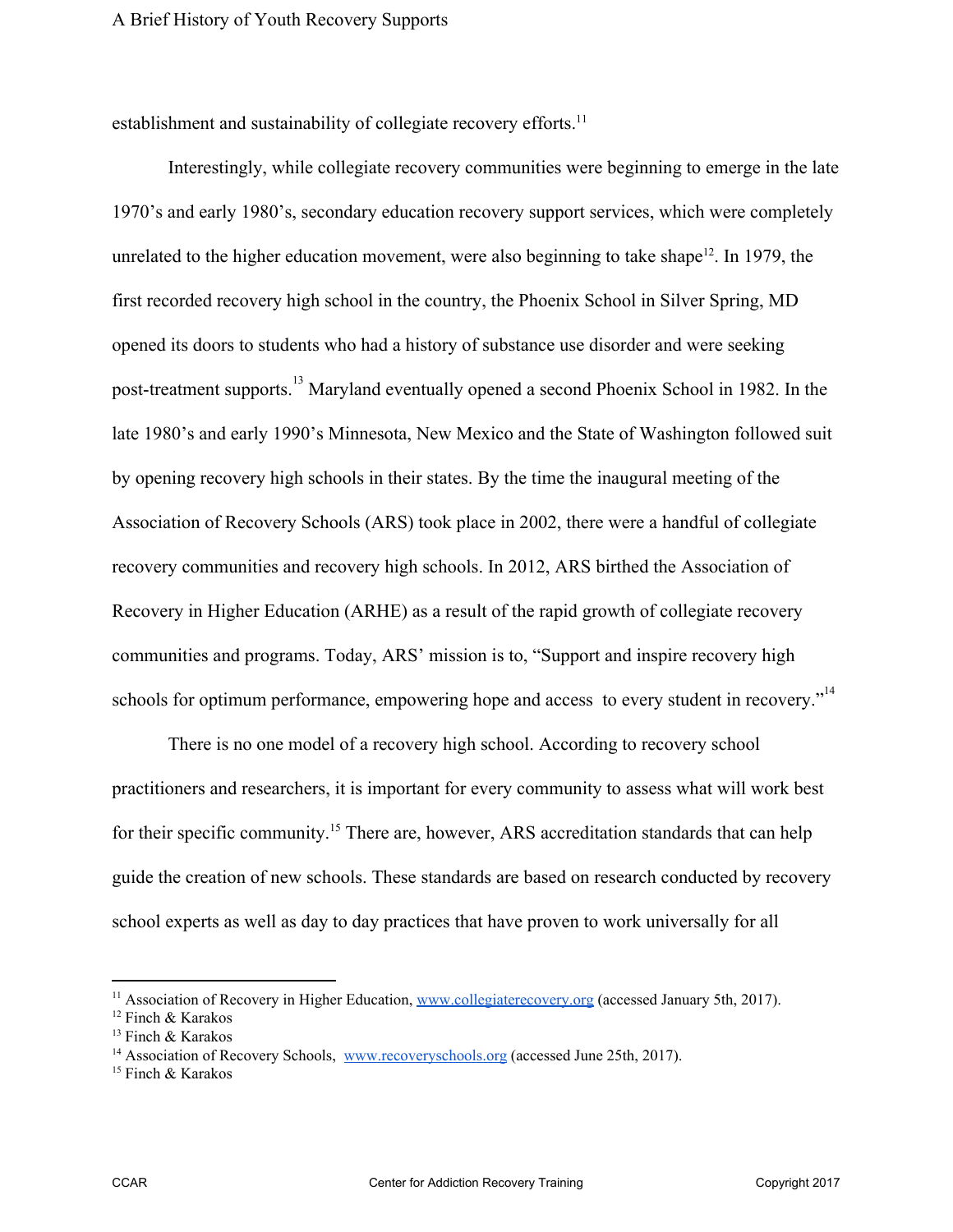communities. These universal practices include: 1. Family supports in addition to student supports, 2. A supportive, developmentally appropriate, educational environment, 3. Strong recovery culture in the school, 4. Professional staff trained to work with adolescents, 5. Sustainability and business planning.<sup>16</sup>

## Lacking in Diversity

While the emergence of these programs is helping to transform the landscape of the youth recovery support services field, minorities and underserved populations generally have not benefited from these innovative programs.<sup>17</sup> In fact, recovery high schools and collegiate recovery programs report a stark lack of diversity in their enrollments. This disturbing trend is only explained by a classist and racist system which has supported a highly profitable school to prison pipeline for the past several decades. Collegiate recovery researchers report that the average demographics for most collegiate recovery programs today is  $96\%$  caucasian.<sup>18</sup> One very obvious reason for this statistic is the simple fact that the recovery community is not reaching out to minority groups to recruit students of color enough or at all. As the field continues to evolve, it will be important for peers, professionals and other community members not only discuss potential solutions for changing the face of the recovery community but to actually implement these changes in a very authentic way by enlisting leaders from minority communities.

A great deal of work has already been initiated through ARHE and ARS to address

<sup>&</sup>lt;sup>16</sup> Association of Recovery Schools, [www.recoveryschools.org](http://www.recoveryschools.org/) (access June 25th, 2017).

<sup>17</sup> Harris, K. S., Baker, A. K., Kimball, T. G., & Shumway, S. T. (2008). Achieving Systems-Based Sustained Recovery: A Comprehensive Model for Collegiate Recovery Communities. *Journal of Groups in Addiction & Recovery, 2*(2-4), 220-237.

<sup>&</sup>lt;sup>18</sup> Laudet, A. B., & Humphreys, K. (2013). Promoting recovery in an evolving policy context: What do we know and what do we need to know about recovery support services?. *Journal of Substance Abuse Treatment, 45*(1), 126-133.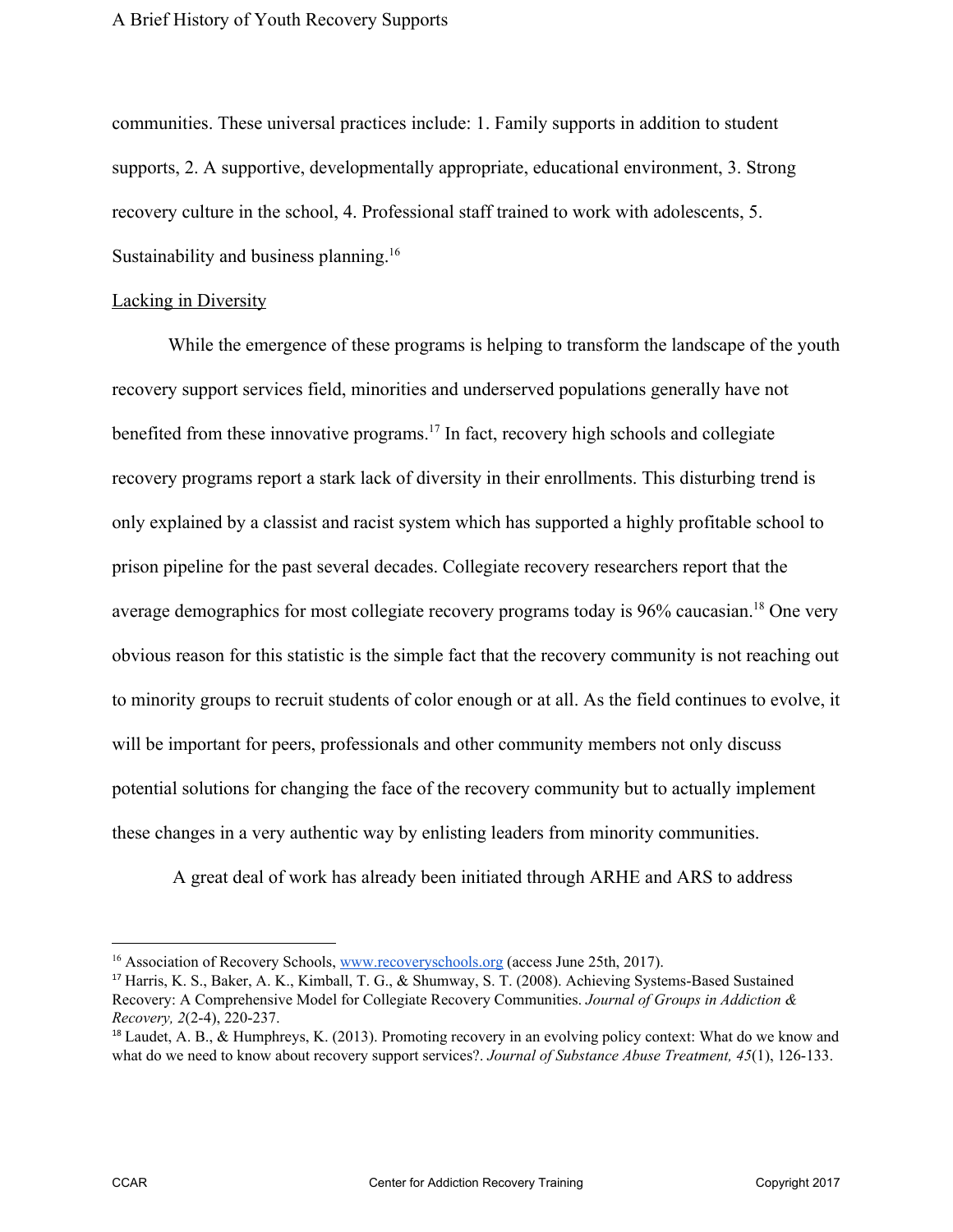diversity issues within the educational settings but until we deal with the inequity that comes from an unfair place of power and privilege, our society will continue to propagate an unfair system that creates barriers to recovery for people of color and low economic status rather than build bridge to solutions. Further on in this training, participants will have the opportunity to read a piece by attorney Christopher Poulos on the criminalization of addiction and more specifically, how power and privilege play a role in disparity issues. Here is an excerpt from Chris' paper:

"Beyond the constitutional and basic human rights issues associated with a racially and economically discriminatory criminal justice system, the system also negatively impacts low-income people generally, and minorities specifically, when it comes to achieving and maintaining recovery." 19

Chris goes into further detail about just how complex of an issue this is and why it is so important to the youth recovery field.

One of the most underserved populations and most impacted by substance use disorder, native americans, has unfortunately had to rely on limited resources to help save their children from generational horrors of addiction. The most renowned and probably the most well known agency today, White Bison, a Native American operated 501(c) 3 nonprofit agency dedicated to creating and sustaining the grassroots Wellbriety Movement, provides culturally based healing to the next seven generations of Indigenous People. White Bison's model suggests a supportive framework for youth prevention programs, especially for minority populations. <sup>20</sup>

<sup>19</sup> Christopher Poulos, The Criminalization of Addiction: Privilege and Recovery, Retrieved June 25th, 2017.

<sup>20</sup> White Bison, www.whitebison.org (accessed January 15th, 2017).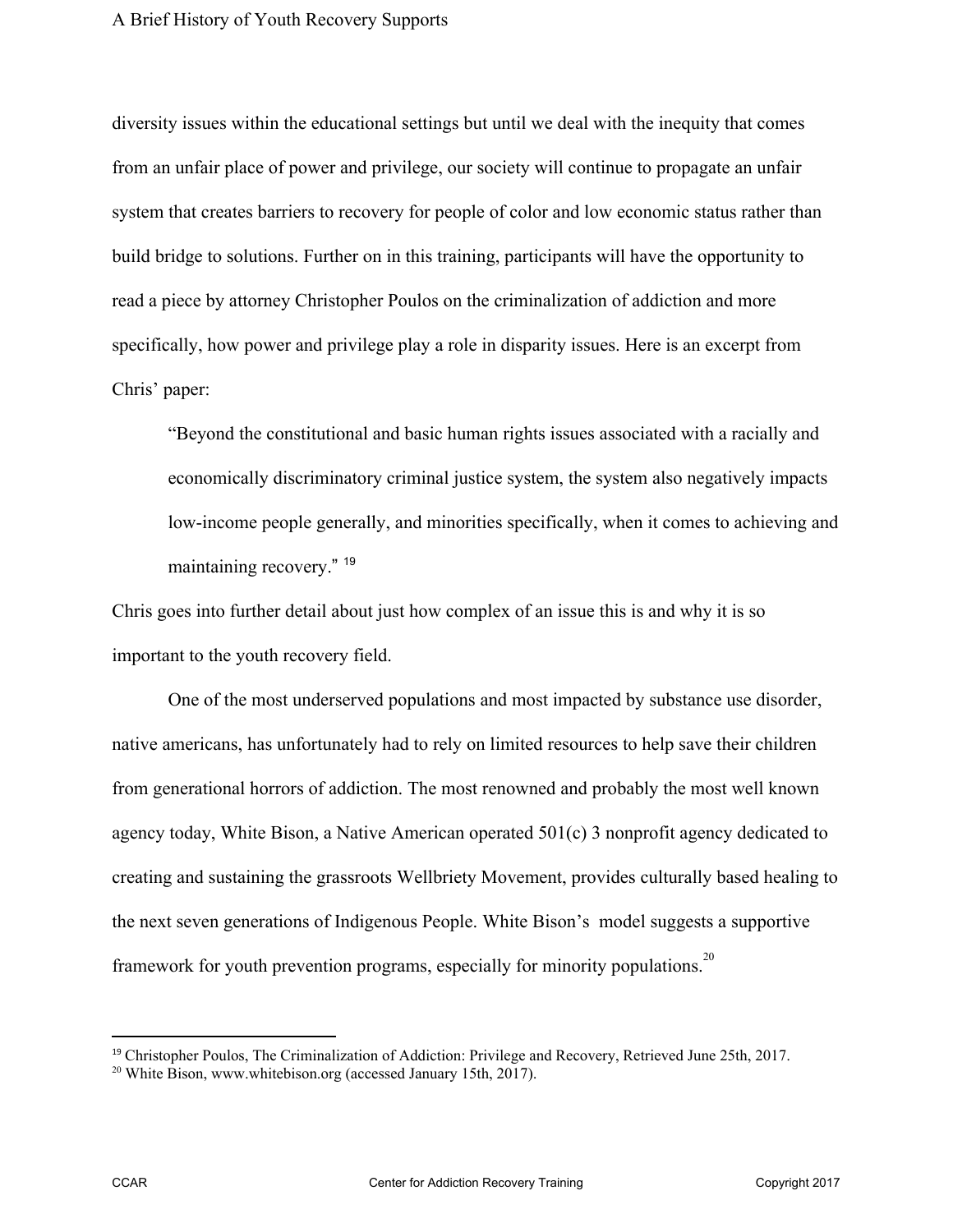### A Brief History of Youth Recovery Supports

In 1988 White Bison was founded by Don Coyhis, to raise awareness and treat alcoholism among Native American youth living on reservations. Coyhis realized that to treat the teens and young adults, he must first identify underlying causes of substance misuse in this population. His approach grew to include prevention programming that focused on what he would later call the Wellbriety Movement. "The teachings of Wellbriety go beyond being sober to include thriving in the community and being balanced emotionally, mentally, physically and spiritually."<sup>21</sup> Coyhis' approach could be adapted for other special populations because the basis of the approach focuses on key principles like resiliency, leadership development and offering tools to cultivate self-efficacy in adolescents and young adults.

### The Youth Voice

In 2009, several key federal agencies came together in Washington D.C. to discuss how the Office of National Drug Control Policy (ONDCP) and the Substance Abuse and Mental Health Services Administration (SAMHSA) could coordinate, support and launch a youth recovery leadership project. Former SAMHSA Director Wesley Clark and members of his staff, along with former ONDCP Deputy Director of Demand Reduction David Mineta, convened a group of young people in recovery for several listening forums and focus groups. What emerged from the conversations was profound. Project facilitator Rob Vincent reported that youth felt they did not have a voice at local, state or federal levels<sup>22</sup> and often felt the policies which were being created to support youth recovery efforts were created by adults for adults.

The first meeting of youth leaders from across the country was held in December of

 $21$  Ibid

<sup>22</sup> Rob Vincent, YPNDR Project Coordinator. [Online interview]. (2017, February 10).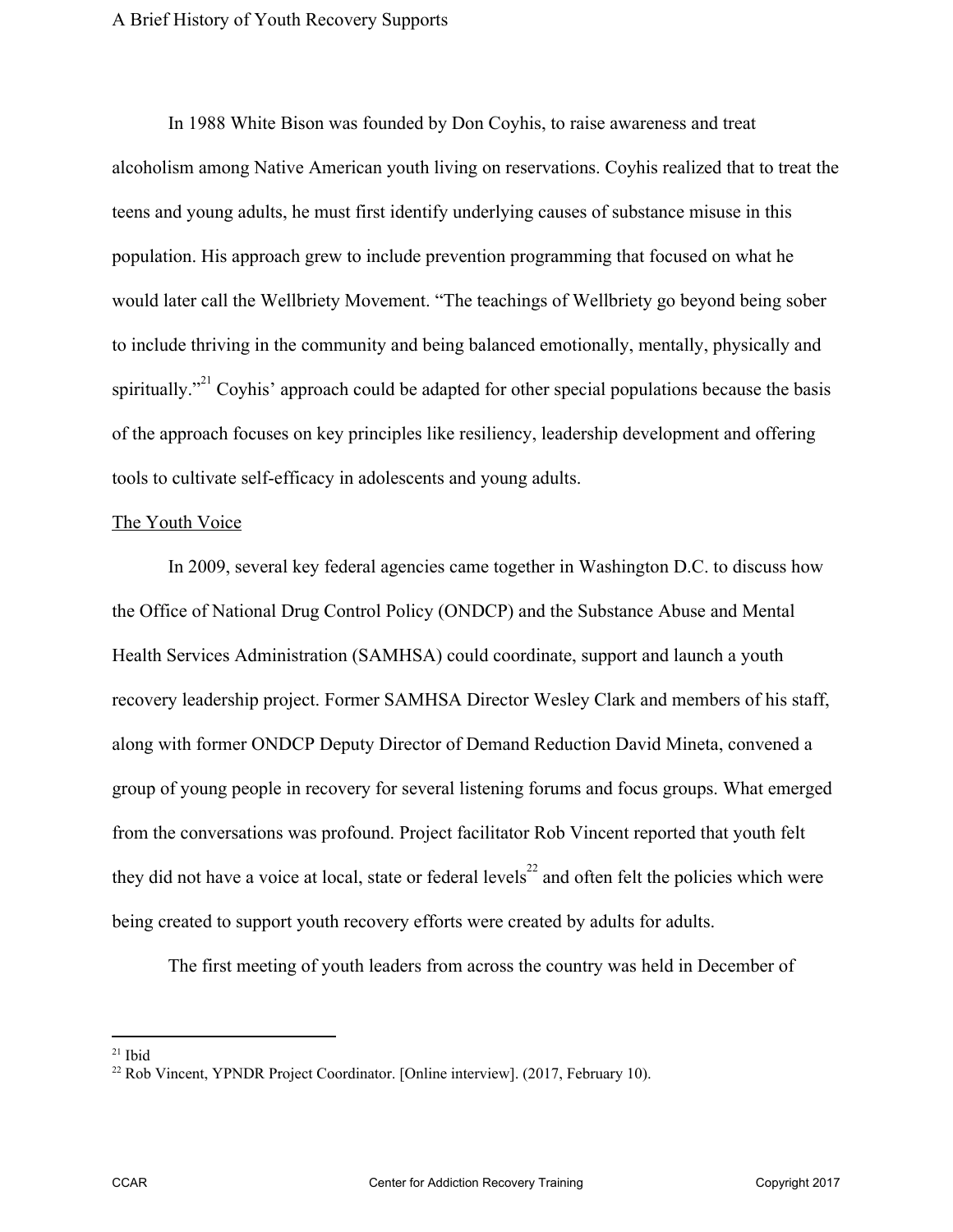2010. At that time, this group of national young leaders were known as Young People Networking Dialogue on Recovery or YPNDR.<sup>23</sup> The original group was comprised of youth ranging from 17-28 years old and represented 17 different states.<sup>24</sup> The purpose of this meeting was to bring together youth leaders and mobilize young people into action. The December 2010 meeting resulted in several key findings that were presented as a keynote at the Joint Meeting on Adolescent Treatment Effectiveness (JMATE) by two youth leaders who attended the initial meeting in December, University of Connecticut Ph.D. candidate Anne Thompson Heller and filmmaker, recovery advocate, Greg Williams. Findings from the youth discussion addressed the need for youth recovery support as outlined by the youth leaders. The second meeting, held in conjunction with the 10th annual Association of Recovery Schools or ARS conference in Cleveland, Ohio was geared at helping YPNDR launch, organize, and mobilize an autonomous organization that would be run by youth in recovery. It was at the ARS conference in Ohio that the young leaders changed the name to Young People in Recovery. <sup>25</sup>

YPR was established to increase the visibility of youth recovery issues at the local, state and national levels.<sup>26</sup> The first recorded mission statement of YPR is as follows: "Our mission is to build a movement that is united at the national, regional, and local levels to advocate for accessibility to services, spread awareness, and facilitate partnerships that support young people in finding and sustaining recovery."<sup>27</sup> The first YPR chapter was established in New Jersey and had a very strong advocacy agenda. What started as a fledgling, grassroots chapter organization

<sup>23</sup> Anne Thompson Heller, YPR Co-Founder [Online interview]. (2017, June 24).

<sup>24</sup> Sara Nerad, YPR co-founder [Online interview]. (2017, June 23).

 $25$  Anne Thompson Heller, YPR co-founder [Online interview]. (2017, June 24).

 $26$  Ibid

<sup>27</sup> Sara Nerad, YPR co-founder [Online interview]. (2017, June 23).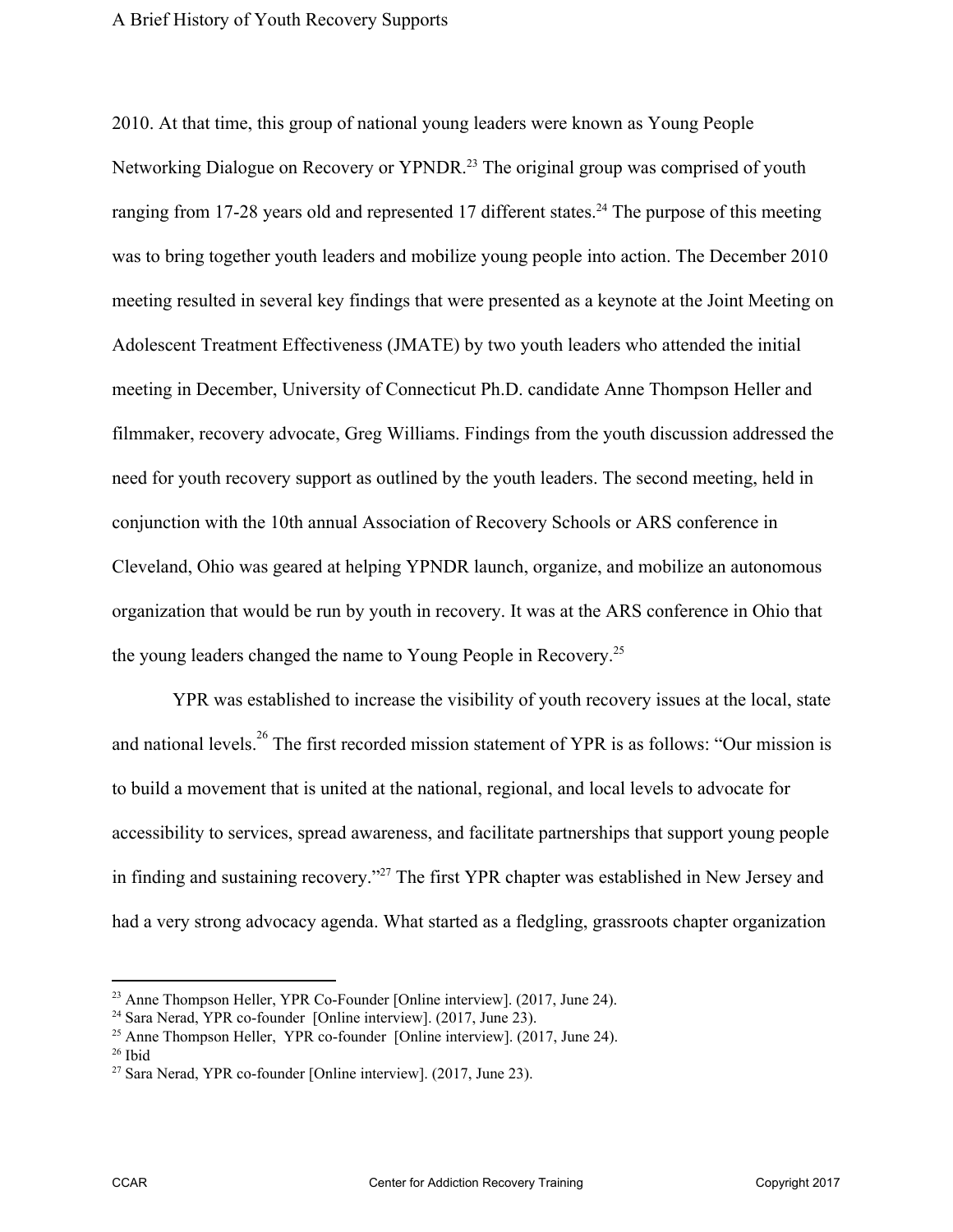has since grown into more than 100 chapters nationally. YPR's current mission is, " To support young people in or seeking recovery by empowering them to obtain stable employment, secure suitable housing, and continue and complete their educations."<sup>28</sup>

#### Future of Youth Recovery

As these population-specific programs and services begin to solidify and take shape it has became apparent that it is just as important for recovery support professionals to implement Recovery Actualization Pathways (RAP) to support the evolution of a youth's growth in the recovery process.<sup>29</sup> With the increase in programs for youth that focus on developmentally appropriate, evidence-based programming, the next step will be to offer leadership opportunities to these young people as they move through their recovery process similar to the Teen Challenge prevention speakers and the YPR chapter leaders. Creating a youth-centered recovery coach training could not come at a better time for the youth recovery movement.

According to recovery research pioneer William White, there are several 'phases' of recovery for individuals: pre-recovery, recovery initiation, recovery maintenance, enhanced quality of life, and breaking the cycle of intergenerational cycles.<sup>30</sup> Once an adolescent or young adult has been stabilized through professional, familial supports or community supports and recovery has been initialized, it will be key for the young person to have support during a maintenance phase. This is the critical time where recovery hopefully takes root in the individual and becomes sustainable. Collegiate recovery programs, recovery high schools, Alternative Peer Groups, 12-step mutual aid meetings and a variety of other community supports can be critical

<sup>28</sup> YPR, www.youngpeopleinrecovery.org (accessed January 15th, 2017).

 $29$  Selected Papers of William L. White, www.williamwhitepapers.org (accessed January 9, 2017).

<sup>30</sup> Selected Papers of William L. White